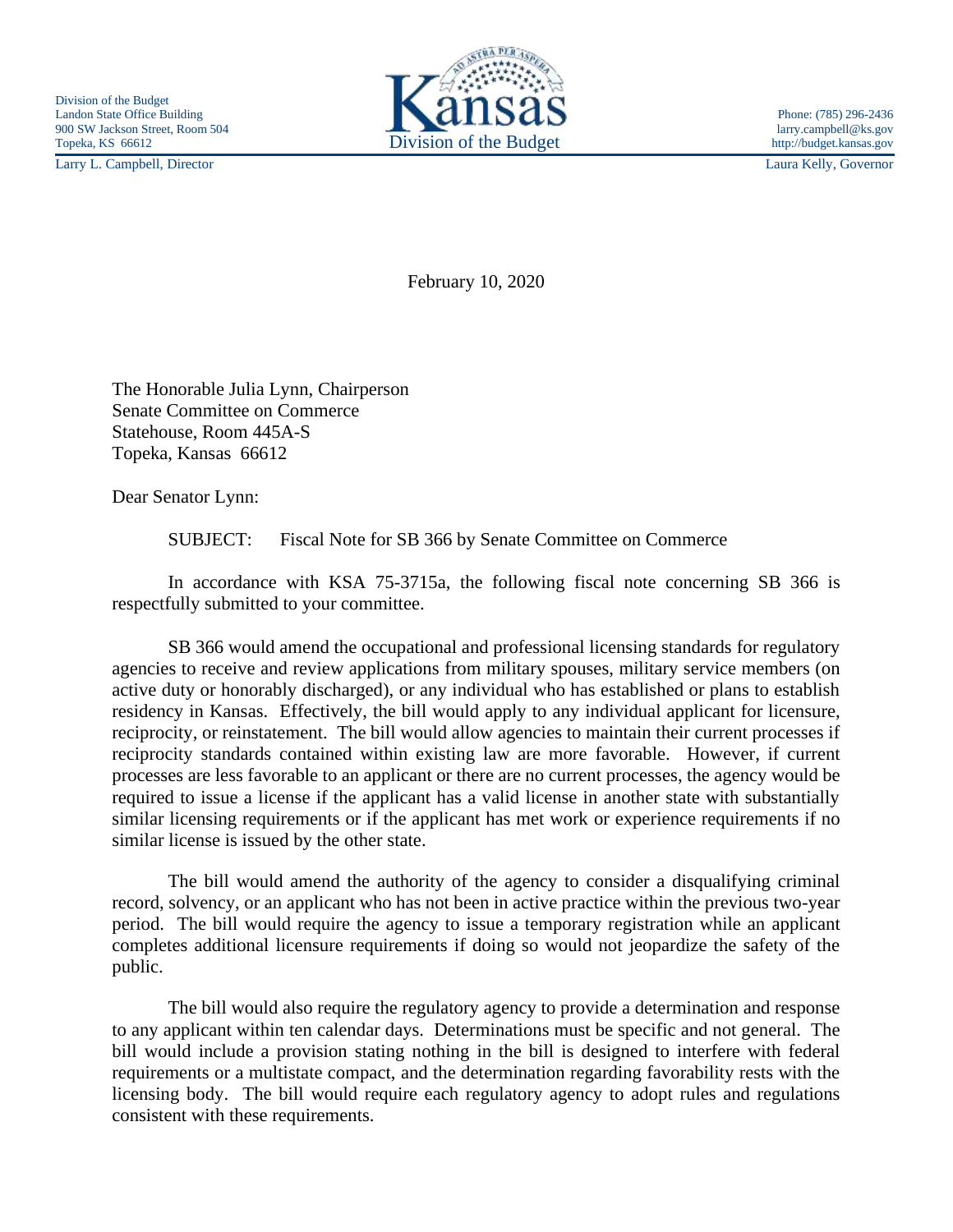The Honorable Julia Lynn, Chairperson Page 2—SB 366

The Board of Healing Arts indicates that SB 366 would require additional expenditures of \$606,695 from the Healing Arts Fee Fund and 8.00 FTE positions for FY 2021 and would have ongoing expenditures of \$550,695. The ongoing costs would be associated with hiring 2.00 Litigation Attorney FTE positions, 1.00 Para-Legal FTE position, 2.00 Licensing Analyst FTE positions, 2.00 Licensing Specialist FTE position, 1.00 Licensing Supervisor FTE position, communication costs and additional rent. The total amount for FY 2021 includes ongoing costs plus one-time costs of \$56,000 for purchase of chairs, computer equipment, telephones, software and miscellaneous office supplies. The Board may receive increased revenue from some additional applicants requesting Kansas licensure, however the number of requests is expected to be negligible.

The Board of Pharmacy indicates that SB 366 would increase the amount of staff time and resources associated with reviewing applications. The Board estimates it would require additional expenditures of \$111,750 from the Board of Pharmacy Fee Fund per year starting in FY 2021. The total amount includes an increase of contractual attorney services of \$22,500 and \$70,750 to hire 1.50 licensing FTE positions. The total also includes \$12,000 of operating costs associated with the additional positions for communications, publications, rent and office supplies. Since many applications are also required to be reviewed by a designated Board member and attorney, additional meetings and per diem reimbursements could be necessary. Additional meetings cost between \$500 and \$5,000 per meeting, depending on the duration. The Board would have \$1,500 publishing costs for changes related to rules and regulation updates.

The Real Estate Commission indicates it would need to hire a temporary position to review eligibility requirements for the applicants as they pertain to SB 366. The Commission estimates that expenditures from the Real Estate Commission Fee Fund would need to be increased by a minimum of \$15,000.

The Board of Veterinary Examiners indicates it would need to hire a temporary position to review statutes and rules and regulations as they pertain to SB 366. The Board estimates that expenditures from the Veterinary Examiners Fee Fund would need to be increased by \$30,000 for FY 2021.

The Board of Nursing indicates that the Board already meets the requirements of SB 366 through the Nurse Licensure Compact (NLC) other than the ten-day processing of applications and investigations into the applicant's background. If it is determined the Board cannot follow the NLC, the Board estimates that the additional expenditures would be \$110,000 from the Board of Nursing Fee Fund. The expenditures would be for the salaries and wages of 2.00 additional FTE positions for licensing and investigative staff and for increased travel expenses for investigative committee members.

The Behavioral Sciences Regulatory Board indicates that SB 366 would require the hiring of 2.00 additional FTE Credentialing Specialist positions in order to complete applications within ten days. The total administrative costs to the Board would be \$86,400 from the Behavioral Sciences Regulatory Board Fee Fund in FY 2021. Of the total, \$81,400 would be for salary and benefits and \$5,000 would be for operating costs.